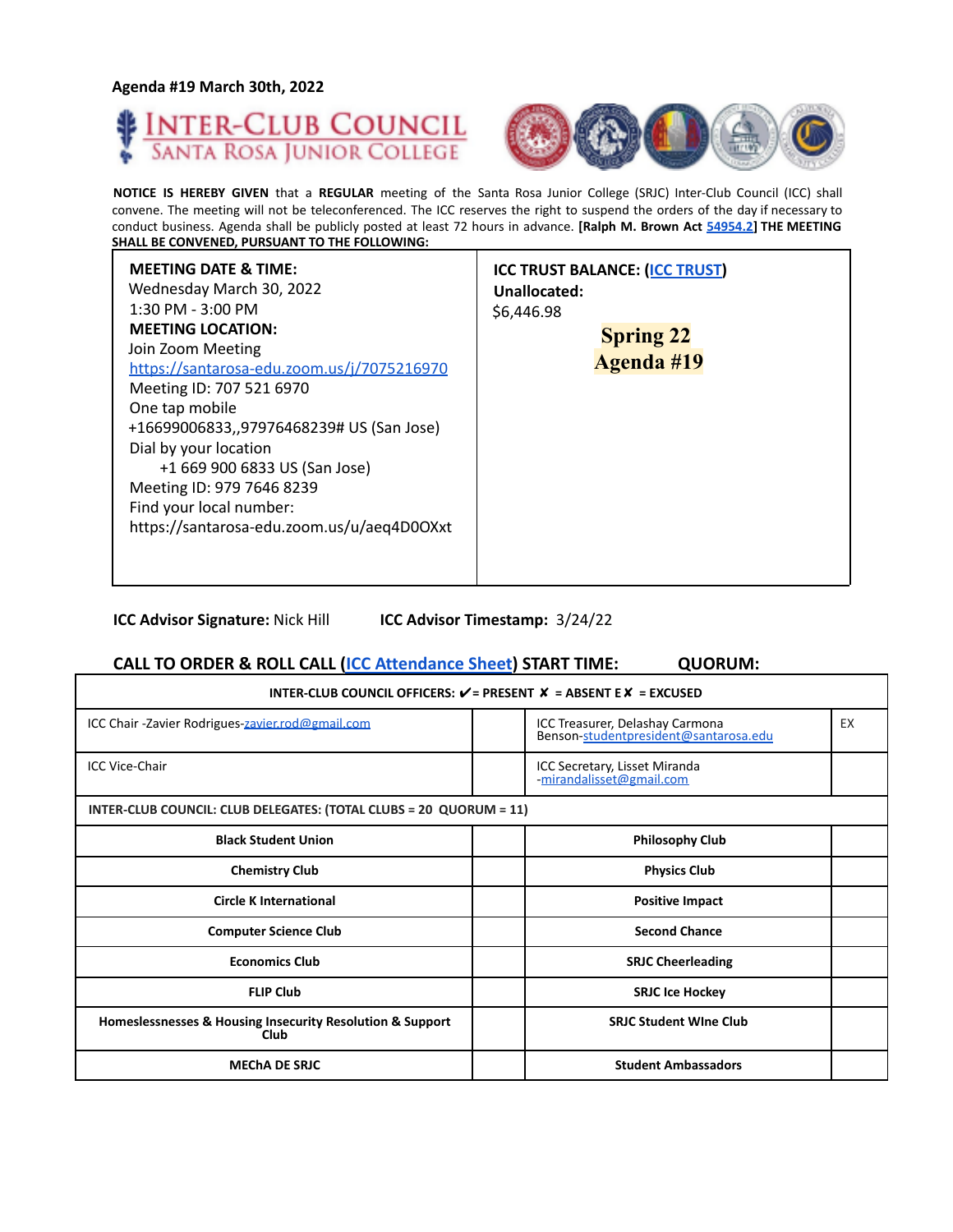| <b>Nutrition Club</b> | <b>Students for Recovery</b>            |  |
|-----------------------|-----------------------------------------|--|
|                       | The Engineering Club                    |  |
|                       | Women in Stem & Entrepreneurship (WISE) |  |

| AD HOC CLUBS: NO DELEGATES: (TOTAL AD HOC CLUBS = DOES NOT AFFECT QUORUM) |                        |  |
|---------------------------------------------------------------------------|------------------------|--|
| <b>Student Nurses Association</b>                                         | <b>SRJC Water Polo</b> |  |
| Intervarsity                                                              | <b>Biology Club</b>    |  |
| <b>Students for Socialism and Liberation</b>                              | <b>RAD Tech</b>        |  |
|                                                                           |                        |  |

**1. APPROVAL OF:** *The Inter-Club Council (ICC) shall review the current Agenda and the documented record of the previous meeting (known as 'Minutes') - making corrections as needed. Any changes to the Agenda will be noted in this section.*

**1.1.** CURRENT MEETING AGENDA:

**MOTION: SECOND: OUTCOME: LEAD: Zavier Rodrigues**

**1.2.** PAST MEETING MINUTES: **[Meeting](https://docs.google.com/document/d/1HT8eWtWEOOciWkK38Tk_X9c6xazL2pyBChKhcDDsCOg/edit?usp=sharing) #18 Minutes MOTION: SECOND: OUTCOME: LEAD: Zavier Rodrigues**

**2. PUBLIC COMMENTS (3 minutes per speaker, 15 minutes per topic)** Link to a timer *Members of the* Public may address the ICC. Those who wish to speak are asked to, but are not required to, provide the ICC *Secretary with their name and contact information to be noted in the minutes. Clarifying questions and comments may be entertained. The ICC may restrict Public Comment to only speakers who wish to comment on items on the Agenda.*

*[Ralph M. Brown Act (California Government Code §54950-54963, specifically §54954.3]*

### **3. CLUB ACTIVATION & ICC MEMBERSHIP (APPOINTMENTS / REMOVALS / CORRECTIONS)**

The ICC is tasked with the responsibility to determine which district organizations are and are not clubs. At this time, the ICC may choose to 1. Recognize and Activate new clubs to the College, adding to the ICC *Membership 2. Inactivate Clubs from the College, removing from the ICC Membership 3. Appoint or* Remove ICC Executive Officers 4. Make Corrections to Club Names 5. Merge Clubs, or 6. Change the Type of *Club.*

**3.1.** APPROVAL OF THE ABOVE CLUB ACTIVATION & ICC MEMBERSHIP CHANGES: **MOTION: SECOND: OUTCOME: LEAD: Zavier Rodrigues**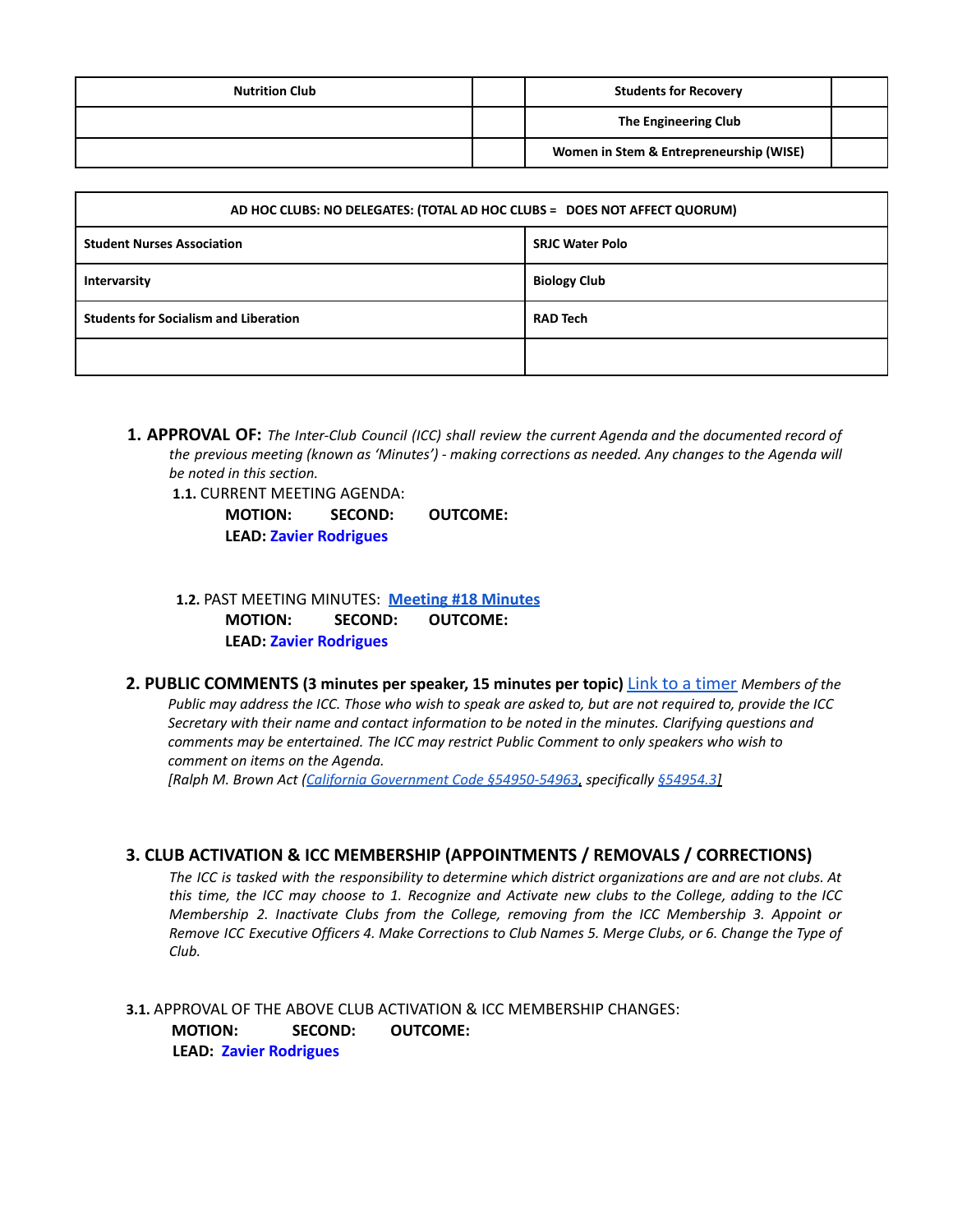| <b>Name of Club seeking Activation</b>         | Name of Club Delegate (ICC Member) |  |
|------------------------------------------------|------------------------------------|--|
| <b>SRJC Women's Wrestling</b>                  | <b>Bella Devoto</b>                |  |
| <b>Period at SRJC</b>                          | <b>Michal Steiner</b>              |  |
|                                                |                                    |  |
| <b>Change Club Type</b>                        |                                    |  |
|                                                |                                    |  |
| <b>Club Removals</b>                           |                                    |  |
|                                                |                                    |  |
| Name of Current Club seeking Renaming of Club: | The Club's New Name                |  |
|                                                |                                    |  |

## **4. New Business**

- **4.1. Motion to approve \$50 for MEChA for Webinar Services [FORM](https://drive.google.com/file/d/1xM1ttcalAEYzl7y7lNJ4VYrEKHm7a8ih/view?usp=sharing) Lead: Zavier Rodrigues/ Odalis Rojas MOTION: SECOND: OUTCOME:**
- **4.2 Motion to approve \$1,500 for clubs to support the Earth Day Street Mural [FORM](https://drive.google.com/file/d/1rgnMyEobU5s88Jw3LL04pllK5RZ1A81J/view?usp=sharing) Lead: Zavier Rodrigues/ Genevieve Bertone MOTION: SECOND: OUTCOME:**

### **5. REPORTS and Announcements**

*A section for reporting out petenent informational discussion, usually used to help club members have more details before voting on new business items in the next meeting's agenda. Also used for PRESENTATIONS, EVENT EVALUATIONS, and QUESTIONS.*

- **5.1. CLUB REPORTS**
- **5.2. ICC CHAIR REPORT**-**Zavier Rodrigues-**
- **5.3. ICC VICE CHAIR REPORT-N/A**
- **5.4. ICC SECRETARY REPORT, Lisset Miranda- N/A**